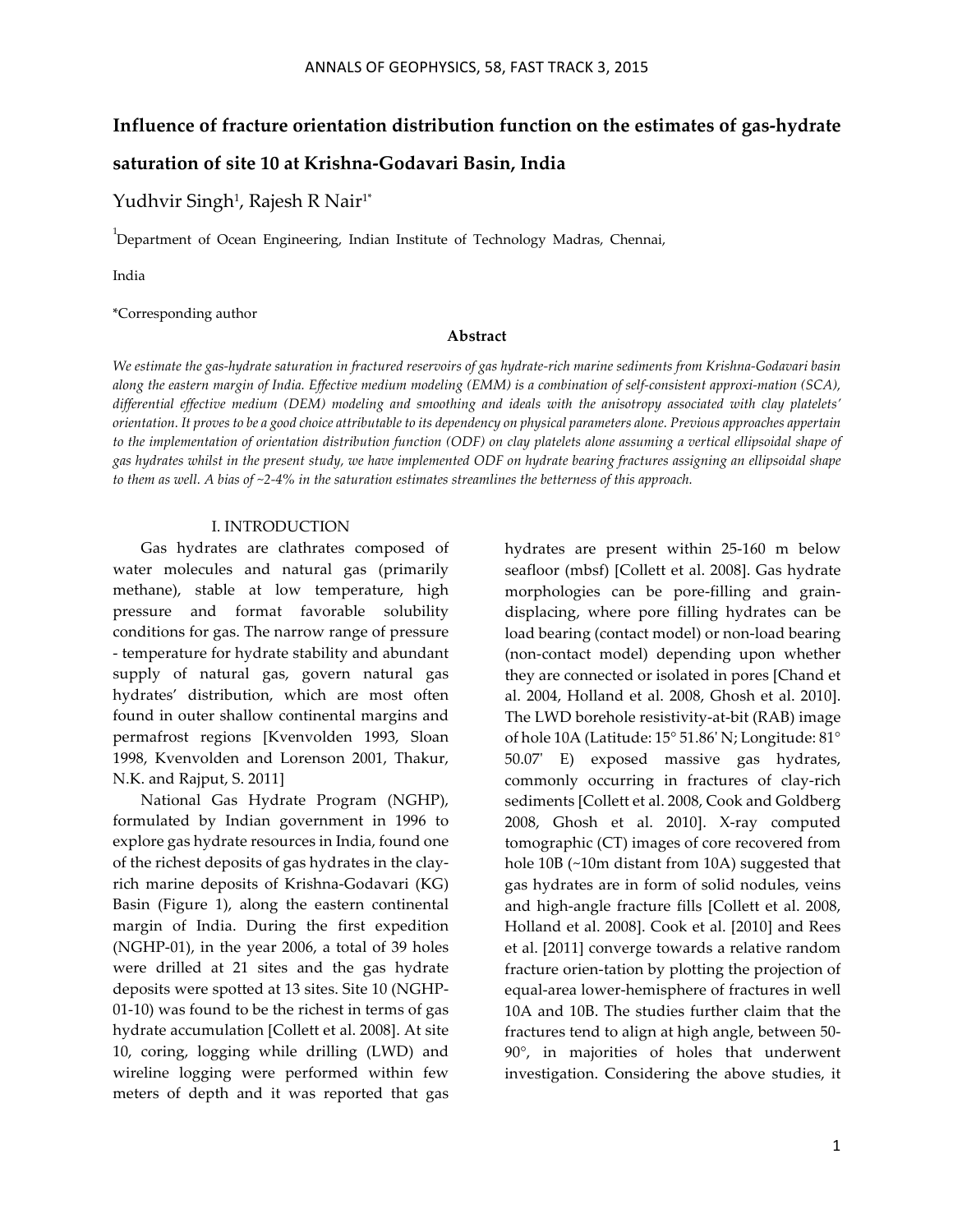

can be assumed that the fractures at site 10 are partially aligned in vertical direction. **Figure 1.** Location map of the study area

Clay-rich sediments are anisotropic by nature due to clay platelets orientation that depends on the size and shape of platelets as well as on depositional history and geological environment [Hornby et al. 1994, Sayers 1994]. Clay deposits can show transverse isotropy as in most cases, clay platelets have preferred horizontal alignment i.e. clay platelets have (in most cases) symmetric orientation distribution function about vertical direction [Bennett et al. 1991]. Jakobsen et al. [2000] used a hypothetical orientation distribution function for clay-rich sediments, making sediments transverse isotropic, to find elastic properties of gas hydrate bearing sediments.

Numerous rock physics theories have come up relating seismic velocities with the sediment morphology and gas hydrate saturation. A plethora of authors (Miller et al., 1991; Hyndman

and Spence, 1992; Dvorkin and Nur, 1993; Wood et al., 1994; Lee et al., 1996; Ecker et al., 1998; Guerin et al., 1999; Helgerud et al., 1999; Jakobsen et al., 2000; Gei and Carcione, 2003) applied a number of rock physics theories to compute gas hydrate saturation assuming uniform, isotropic and pore-filling morphologies. Some other methodologies are based on semi empirical formulae where a weighing factor or an arbitrary constant comes into picture which has to be fixed initially. For instance, a combination of time average equation [Wyllie et al. 1958] and wood equation [Wood 1941] is used by Lee et al. [1996] adding a weighing factor and a constant to simulate the rate of lithifaction with hydrate concentration. Jakobsen et al. [2000] made use of an effective medium modeling, to compute gas hydrate saturation at Blake Ridge (South-Eastern U.S. Continental Margin). It is based on physical parameters and considers the anisotropy of clay through an orientation distribution function (ODF) of clay platelets'.

In the present study, a combined approach of self-consistent approximation (SCA) [Willis 1977], differential effective medium (DEM) theory [Nishizawa 1982] and first order smoothing approximation [Frisch 1968] towards the computation of clay platelets' distribution is used. The above approach is further used for gas hydrate saturation measurements associated with various morphologies of hydrates [Jakobsen et al. 2000; Chand et al. 2004; Chand et al. 2006; Ghosh et al. 2010]. Effective medium modeling [Jakobsen et al. 2000] is capable of calculating elastic properties of isotropic as well as transverse isotropic gas-hydrate bearing sediments and ODF is implemented on clay platelets. Ghosh et al. [2010] used effective medium modeling to calculate gas hydrate saturation at well 10D, corresponding to three different morphologies. In this approach, we emphasize on how ODF is implemented on fractures and have focused on its influence in pushing the precision in the estimates towards the higher side.

X-ray computed tomographic (CT) images advocates high-angle fractures, on other hand, projection of equal-area lower-hemisphere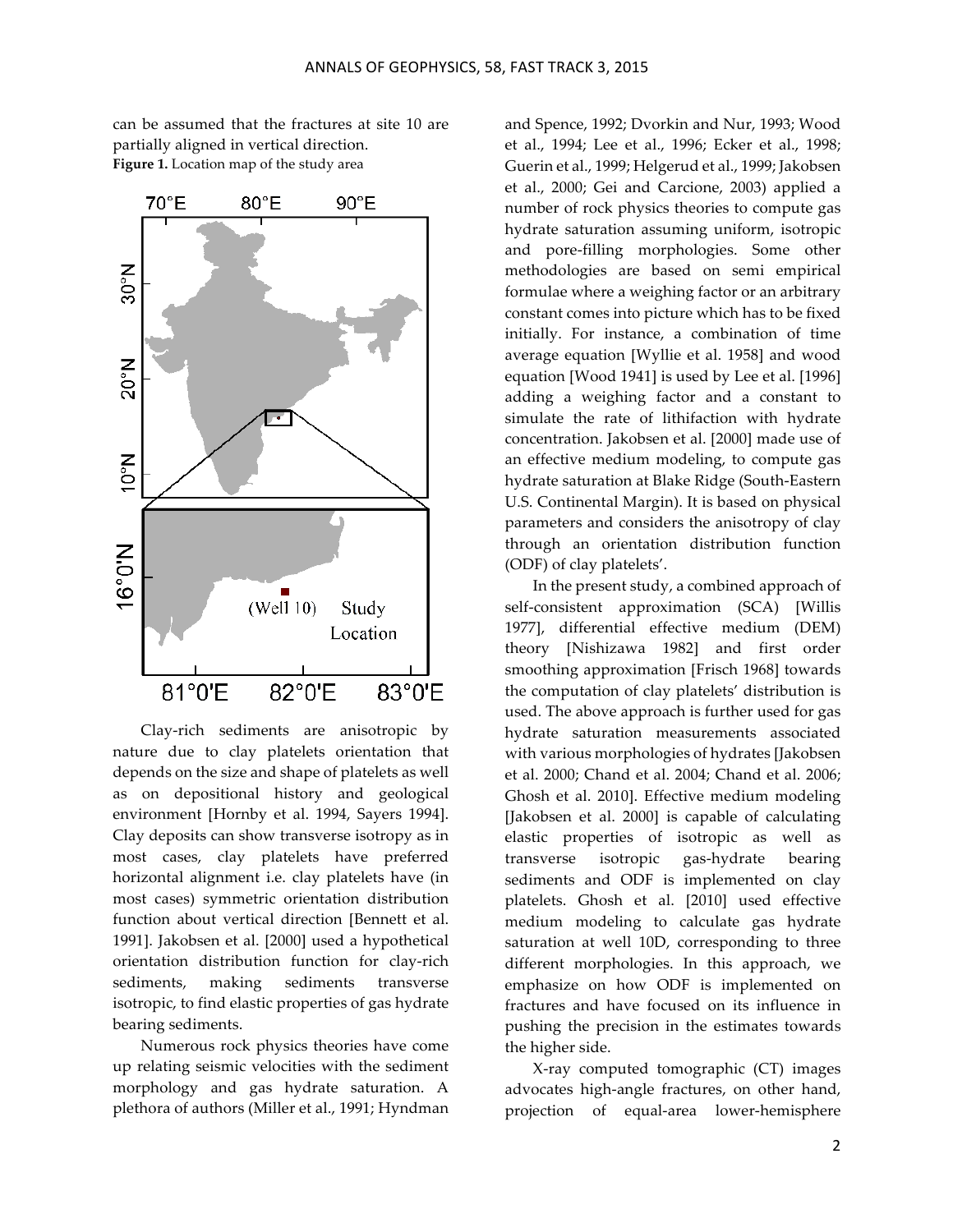suggests a relative random orientation of fractures in site 10 [Collett et al. 2008, Holland et al. 2008, Cook et al.2010, Rees et al. 2011]. Hence, implementing ODF on hydrate-filled fractures, preferably aligned in vertical direction is one step forward. In present study we estimated hydrate saturation for well 10A and 10D, considering fractures filled with hydrates as well as for combined approach (pore filling +fractures) incorporating fracture orientation distribution function (ODF).Cracks/fractures are assumed ellipsoidal in shape and embedded in host and the effective elastic tensor of aggregates was calculated using Nishizawa [1982] approach [Ghosh et al. 2010]. Method of Grechka and Tsvankin [2004] was used to rotate the fractures. The compliance matrix of a medium is separated into fracture compliance matrix and background materials compliance matrix. Then, the fracture compliance is rotated via bond transformation [Winterstein 1990]. Finally the background material compliance and fracture rotated compliance are added to get the compliance of effective medium with oblique/vertical fracture.

### II. METHODOLOGY

Effective medium modeling was developed following the approach used by Hornby et al. [1994] and Sheng [1990] in which self-consistent approximation (SCA) [Willis 1977] was incorporated along with differential effective medium (DEM) theory [Nishizawa 1982]followed by smoothing of aggregates[Frisch 1968]. In SCA, a single inclusion having comparatively infinitesimal volume goes in host having the elastic properties of effective medium (yet to be determined), and the process continues until the desired volume of inclusion material is achieved. SCA loses bi-connectivity except the porosity stays within 40-60% [Berryman 1980, Hornby et al. 1994] so to maintain the biconnectivity a combined approach of SCA and differential effective medium modeling (DEF) is used in which first effective medium is generated using  $SCA$  (within the range of  $40-60\%$  porosity), then successively removing the infinitesimal subvolume of host material and replacing it with a corresponding sub-volume of pore fluid [Hornby

et al. 1994, Jakobsen et al. 2000]. A combination of SCA and DEM provides the elastic properties of effective medium for desired porosity.

The edge effects due to the orientation of individual platelets are minimized by calculating Voigt [1928] average followed by a 'method of smoothing' [Bonilla and Keller 1985]. Locally aligned clay platelets together with pore fluid are averaged for their ODF.ODFs of locally aligned clay platelets together with pore fluids are averaged by Voigt [1928] averaging technique in which the clay platelets are successively rotated through desired angles and their ODFs are averaged. Hornby et al. [1994] explained the above process in these steps: for each angle  $(\theta)$ specified by ODF, the effective tensor of stiffness for the aligned clay fluid composite is rotated along one of the horizontal axis by  $\theta$  and then made symmetric with respect to the vertical axis of symmetry by a series of successive rotations of  $\pi/3$  and averaging the result. Then finally rotated stiffness tensor for all rotated domains are averaged over  $θ$  and weighted according to  $D(θ)$ where  $D(\theta)$  is normalized distribution function of clay platelets (see equation 1).

$$
c^{\nu} = \frac{1}{6} \sum_{n=1}^{N} \sum_{i=1}^{6} D(n) c^{*}(n, \varphi_{i})
$$
 (1)

where  $c<sup>v</sup>$  is the effective stiffness of whole composite,  $n$  in  $D(n)$  stands for discrete angles,  $c^*(θ, φ)$  is the tensor of effective stiffness for the aligned clay-fluid sub-composites whose symmetry axis is rotated by the polar angles  $\theta$ relative to vertical and  $\varphi$  is azimuthal angle. The notations in the equation are same as used by Hornby et al. [1994]. To further improve the results, methods of smoothing [Frisch 1968; Gubernatis and Krumhansl 1975; Bonilla and Keller 1985; Sheng 1995] is applied. Sayers [1994] developed an alternate and simpler way to perform Voigt averaging by providing the tow non-zero constants, W<sub>200</sub> and W<sub>400</sub> (others are zero in the case of transverse isotropy) in terms of generalized Legendre functions.

From modeling point of view, non-load bearing hydrate modeling is achieved by starting SCA with clay and water and then replacing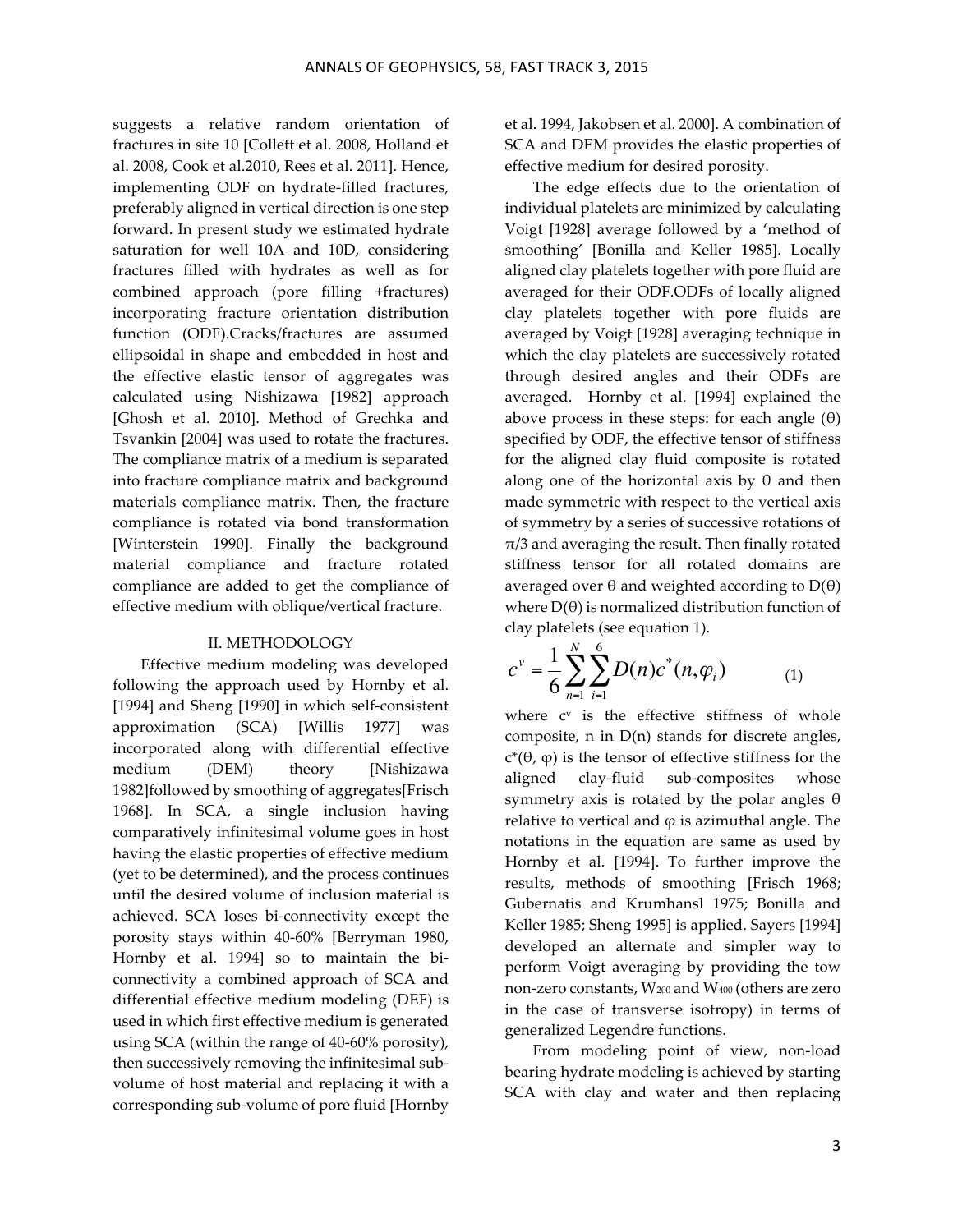water with hydrates through DEM. In loadbearing the sequence of water and hydrate is interchanged [Chand et al. 2004; Chand et al. 2006; Ghosh et al. 2010]. Silt and other particles (if present) can be added later via DEM approach in sub-composite of clay, water and hydrate.

In fine grain sediments, gas hydrates can create and occupy veins and fractures apart from residing in pores [Malone 1985; Kvenvolden 2000; Kvenvolden 1994; Chand et al. 2004]. In this study, fractures/veins are assumed as ellipsoids filled with hydrates and embedded in clay, quartz, water and pore-hydrate composites [Ghosh et al. 2010]. In grains displacing morphology, hydrates embedded as ellipsoids force apart the matrix composed of clay, quartz, water and pore-hydrates (if present) [Chand et al. 2004; Holland et al. 2008; Ghosh et al. 2010]. In such environments where hydrates are in pore as well as in fractures, a combined approach of pore-filling and grain-displacing can be applied.

#### **1. Inclusion of fractures with ODF**

Here, fractures/veins are considered as ellipsoids filled with hydrate, whose aspect ratio varies from  $0.001$  (thin vein) to  $1.0$  (nodule) [Collett et al. 2008; Ghosh et al. 2010]. Fractures with ODF can be embedded through effective medium modeling, by two different ways depending upon their ODF. First one is simple and easy to implement and works in case if the ODFs of fractures and clay platelets are identical. In this approach, fractures are embedded in individual sub-composite of clay, quartz, water and pore-hydrates prior to Voigt [1928] averaging. The volume of hydrate-filled fracture in each sub-composite should be equal to the desired volume/fraction. Suppose in a case, where the fracture porosity is 10% of total rock volume in that case in each sub composite of clay and quartz, we can add 10% fractures (filled with hydrates in this case)of the total volume and then rotate. Once fracture is embedded, then during rotation via bond transformation [Winterstein 1990] of each domain (fracture+sub-composite), fracture undergoes the same rotation and, as a result we achieve the desired ODF for fracture in sediments. In this approach averaging can also be

achieved by Sayers' [1994] simplified approach if W<sub>200</sub> and W<sub>400</sub> are known. A schematic diagram of clay sub-composite embedded with vertically oriented ellipsoidal hydrates, prior to averaging and smoothing, is shown in figure 2.

Figure 2 (a) Schematic diagram of clay sub-composite embedded with hydrate-filled fractures approximated as ellipsoid for effective medium modeling. (b) Two



ODF for clay platelets. ODF with  $W_{200}$ =0.0167 and W<sub>400</sub>=0.0029 is used by Jakobsen et al. [2000] and ODF with  $W_{200}=0.0317$  and  $W_{400}=0.03957$  is estimated and used by Ghosh et al. [2010] for gas hydrate saturation measurements for well 10D for KG basin. In this study we use latter as ODF of clay as well as of fractures.

In another approach, if the ODF of fractures and clay-platelets are different, in this case total porosity of fractures filled with hydrate is achieved by controlling the volume of fractures to be embedded, in each sub-composite prior to averaging and smoothing. Volume of each ellipsoid filled with fracture hydrate in respective sub-composite is orientation's angle  $(\theta)$ dependent controlled by ODF of fracture and clay.

For example, to embed a total of 10% of hydrate-filled fractures, if normalized statistical weight of clay platelets at  $60^{\circ}$ with horizontal is 0.10 and of hydrate-filled fracture is  $0.12$ , then at this particular angle, volume of hydrate should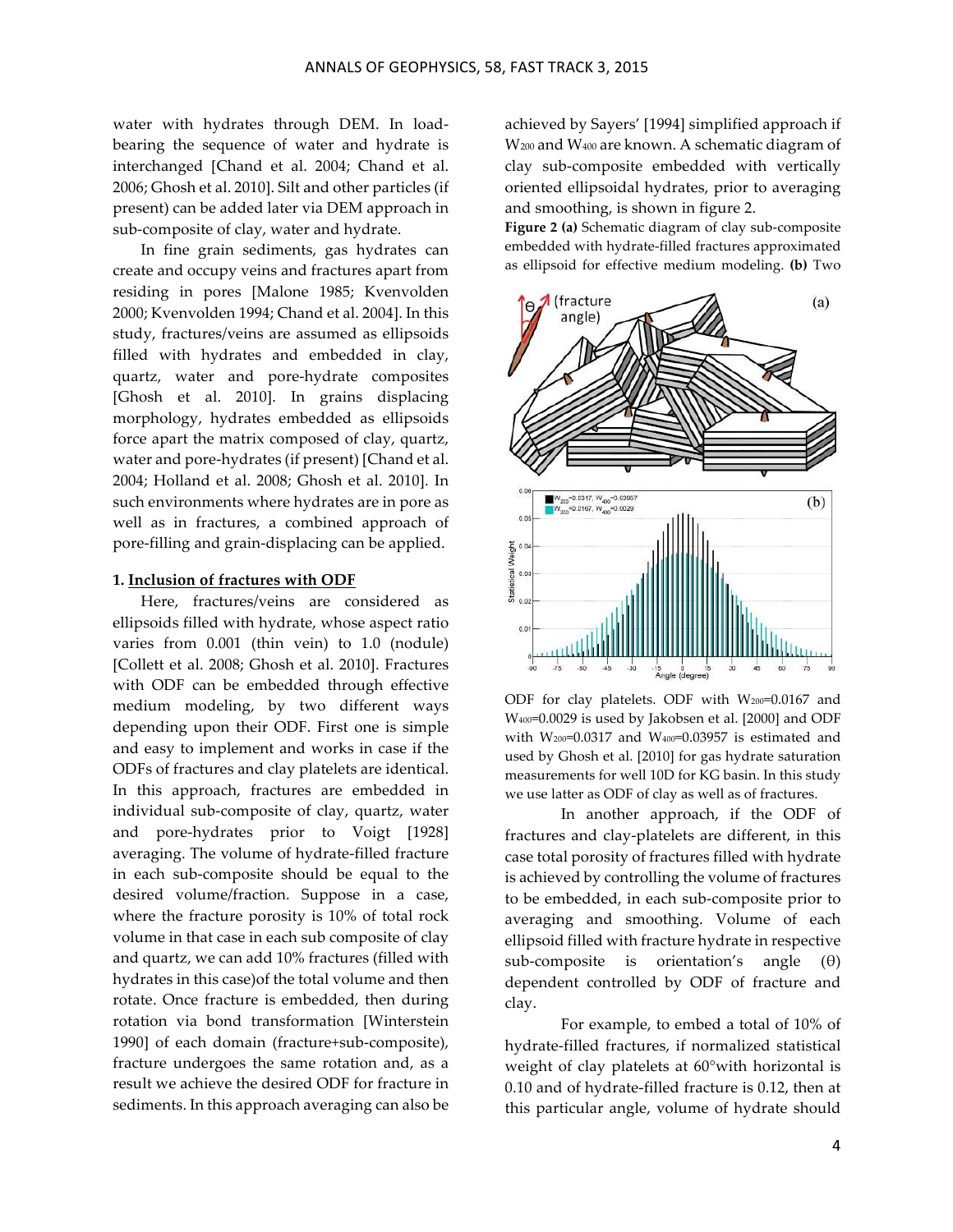be included as  $(0.12/0.10) \times 10 = 12\%$  and during averaging, ODF of clay should be used. If hfa is the overall saturation in fracture to be achieved in sediments,  $D_f(n)$  is normalized discrete distribution function of fractures,  $D_c(n)$  is distribution function of clay platelets,  $h_f(n)$  is hydrate volume/frac-tion to be embedded at particular angle  $(n)$ , then  $h(f)$  can be represented in the form of other variables as

$$
h_f(n) = \frac{D_f(n)}{D_c(n)} h_{fa}
$$
 (2)

Once each domain is ready with vertical fractures of volume as defined by equation  $(2)$ , each domain is rotated through angle defined by denominator's ODF (in this clay ODF) and averaged using Voigt averaging, followed by smoothing. To toggle between  $W_{200}$  and  $W_{400}$ , required for Sayers' [Sayers 1994] approach and statistical weight of discrete angles, required for Voigt averaging [Voigt 1928], one can follow the methodology adopted by Johansen et al. [2004]. Figure (2 b) shows two different orientation distribution functions for clay platelets. ODF with W<sub>200</sub>=0.0167 and W<sub>400</sub>=0.0029 is used by Jakobsen et al.  $[2000]$  and ODF with  $W_{200}$ =0.0317 and W400=0.03957 is estimated and used by Ghosh et al. [2010] for gas-hydrate saturation measurements for well 10D of KG basin.

### III. RESULTS AND DISCUSSIONS

Gamma ray, density, resistivity and acoustic P-wave logs of well 10A were acquired through LWD while gamma ray, density, acoustic P-wave and S-wave logs of well 10D were acquired through wireline logging [Collett et al. 2008]. Site 10 is nano fossil-rich clay where the mineralogy estimated from core data is 95% clay and 5% silt on average [Collett et al. 2008, Ghosh et al. 2010]. In the present study, ODF of fractures is assumed the same as of clay platelets, where  $W_{200} = 0.0317$ and W400=0.03957 are used [Ghosh et al. 2010] for the purpose of averaging. The values of density ( $\varrho$ ), bulk moduli (K), shear moduli  $(\mu)$  used in this study have been shown in Table 1.

| Constituent                                               | K(GPa) | $\mu$ (GPa)  |            |
|-----------------------------------------------------------|--------|--------------|------------|
|                                                           |        |              | $(g/cm^3)$ |
| Clay                                                      | 21.20  | 6.66         | 2.60       |
| Quartz                                                    | 37.79  | 44.07        | 2.70       |
| Water <sup>a</sup>                                        | 2.25   | $\mathbf{0}$ | 1.03       |
| Hydrateb                                                  | 8.27   | 3.49         | 0.92       |
| <sup>a</sup> Density of water from Collett et al. [2008]; |        |              |            |
| <sup>b</sup> Values for Hydrate are from Helgerud et      |        |              |            |
| al.[2009]                                                 |        |              |            |

**Table 1.** Bulk moduli (K), shear moduli (μ), densities (ρ) used in this study [Jakobsen et al. 2000]

Here, SCA (50% porosity) is combined with DEM to establish bi-connectivity for claywater composite followed by inclusion of quartz as isolated phase through DEM. Then fractures are included as hydrate ellipsoids, having aspect  $ratio = 0.001$ , removing matrix and pore-fluid in such a way that final composite is an aggregate of all. This is followed by averaging and smoothing to consider the effect of clay, fracture orientation and to remove edge effects, respectively. Starting with isotropic background (aspect ratio for clay platelets is 1), we calculated the sonic velocity  $(V<sub>P</sub>)$  as a function of increasing hydrate saturation, due to fractures filled with hydrates. Figure 3(a toc) shows modeled VP associated with horizontal and vertical fractures and for fractures with ODF corresponding to three different porosities  $\varphi$ =73.7,  $\varphi$  =62 and  $\varphi$  =57. Figure 3(d to f) shows the effect of fracture rotation on velocity.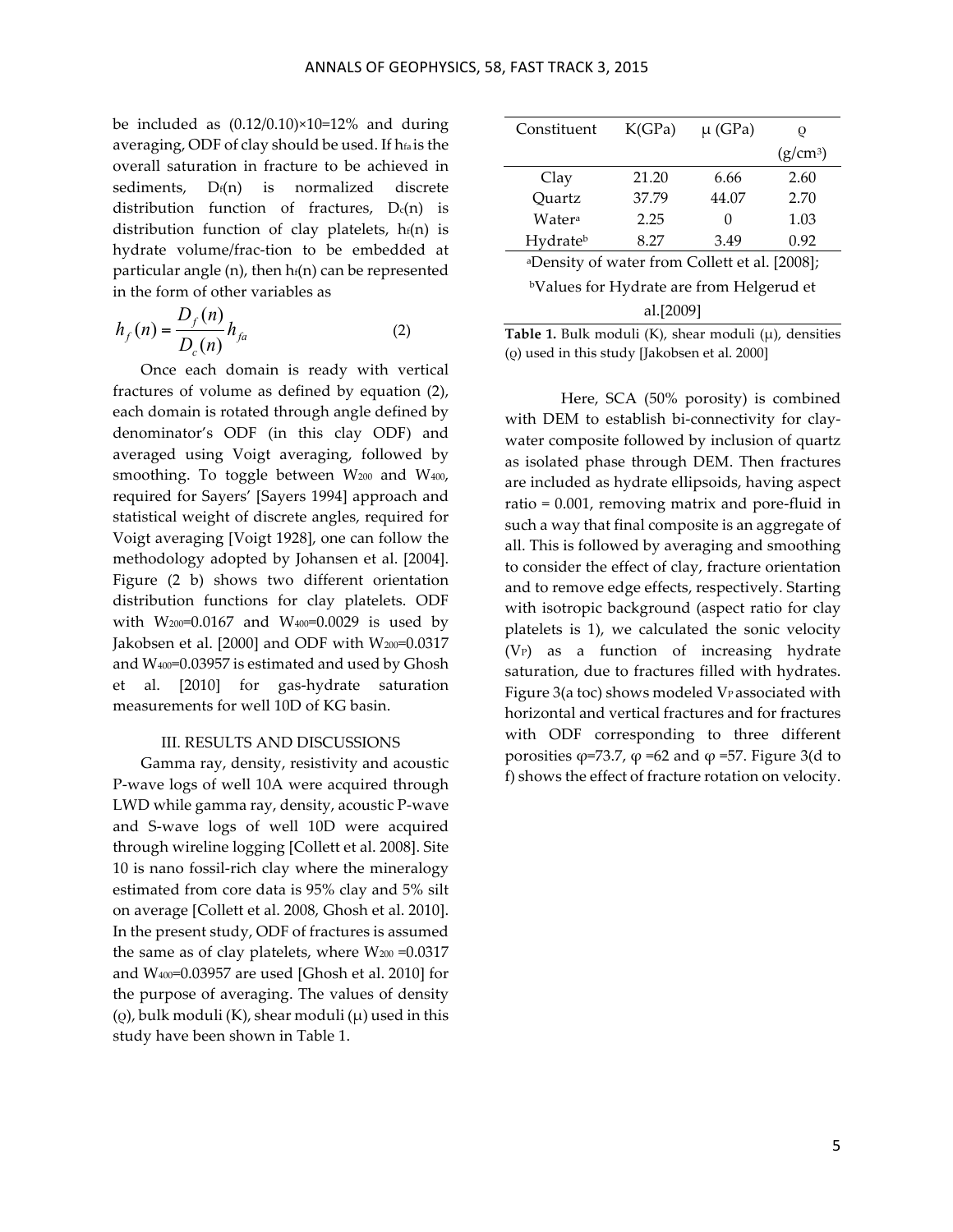

Figure 3. (a to c) Variations of V<sub>P</sub> with hydrate saturation in fractures with three porosities and aligned in horizontal, vertical and preferably oriented in vertical direction with ODF. (d to f) Percent difference in calculated V<sub>P</sub> for purely vertical and fractures with ODF with respect to horizontal fractures.

Effect of rotation is more for higher porosities and intermediate saturations and decreases as porosity decreases. About 4% difference is observed when saturation is calculated for purely vertical fractures or for fractures rotated with ODF. We estimated gas hydrate saturation in both the wells for contact (load-bearing) and non-contact (non-load bearing) modes of pore filling morphologies. Figure 4 shows hydrate saturation estimates of well 10A and 10D with isotropic and anisotropic (more precisely, transverse) background. Anisotropy is achieved using an aspect ratio of 1:20 for clay platelets and pore fluids [Jakobsen et al. 2000] during SCA and DEM modeling. For well 10D, maximum hydrate saturation estimated for anisotropic non-contact model, at  $~67$  mbsf, is 58% which is ~2% more than that was calculated by Ghosh et al. [2010], and this may be due to

different elastic moduli of hydrates taken into consideration.



**Figure 4.** Gas hydrate saturation for well 10A and 10D in case of pore filling morphology. Saturation measured via pressure core also shown for well 10D and  $10B$  (within  $~10m$  distance to  $10A$ ) [Collett et al. 2008, Lee and Collett 2009].

We found 52%, 41%, and 19% hydrate saturation for anisotropic contact, isotropic noncontact and isotropic contact models, respectively. For well 10A, maximum hydrate saturation estimated is  $59\%$ ,  $54\%$ ,  $47\%$  and  $29\%$ for pore filling morphologies modeled as anisotropic non-contact, anisotropic contact, isotropic non-contact and isotropic contact, respectively. Each depth point is given a normalized weight proportional to its total distance from lower and upper depth points during averaging, as all points are not equally spaced. Average hydrate saturation is 50%, 41%, 24%, ~1% for 10D and 25%, 18%, 8%, ~1% for 10A, in anisotropic non-contact, anisotropic contact, isotropic non-contact and isotropic contact morphologies, respectively.

Further, figure 5 shows gas hydrate saturation for wells 10A and 10D if hydrates are present in fractures. Three different scenarios have been taken into consideration for fractures, first if all fractures are vertical, second if fractures are oriented as ODF, third if fractures have ODF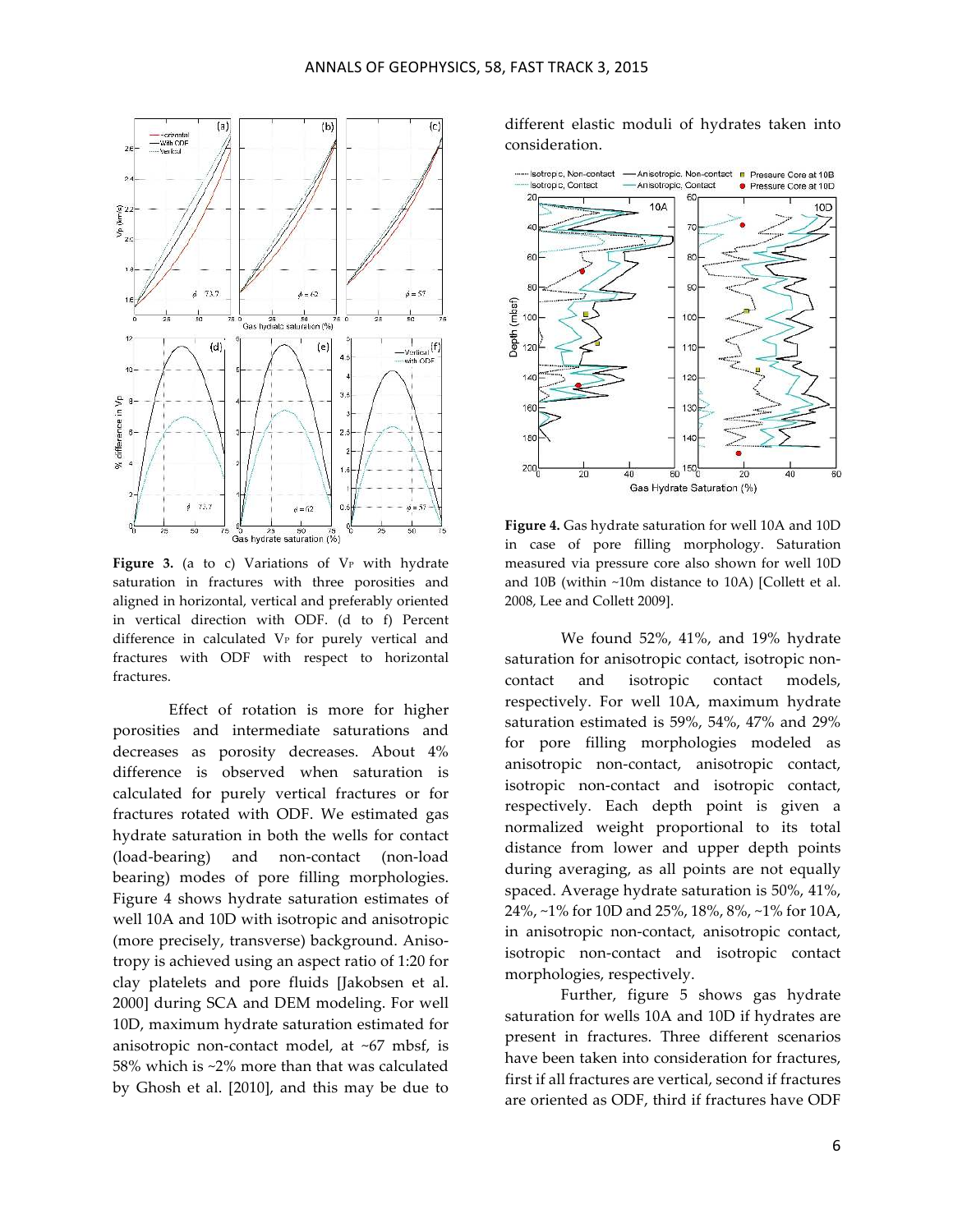but are fixed to 20% of the total porosity. In modeling, all fractures are considered to be filled with hydrates.



**Figure 5.** Gas hydrate saturation varying with depth is depicted for well 10A and 10D. Red (light line) represents grain displacing morphology if fractures are vertical. Black (dark line) represents saturation variation with depth for fractures oriented and smoothed according to ODF. Dotted and/or star represents hydrate saturation for combined approach of pore filling and grain displacing if fractures porosity contribute to 20% to the total porosity.

When estimated for fractures with and without ODF, saturation goes to a maximum of 41% and 42% for well 10D and 33% and 36% for well 10A, respectively, while average saturation is 28% and 29% for well 10D and 14% and 13% for well 10A. For fracture porosity limited to 20% of total porosity (combined morphology), maximum observed hydrate saturation is 52% and 49% for well 10D and 10A, respectively. It should be noted that if hydrate saturation is less than 20% which means hydrate filled fracture porosity considered should be less than 20%, so in this case saturation can be limited to saturation observed for grain displacing morphology i.e. dark black line in figure 4.

Lee and Collett [2009] estimated a maximum of 44% saturation at 10D through anisotropic Pwave modeling while it was 21% from observed S-wave velocity following approach of White [1965]. Maximum calculated saturation from Archie's [1942] equation using higher n and m parameters, corresponding to anisotropic condition in well 10A is ~70%. At10A, recorded P-wave velocity may be less than the actual value due to dissociation of gas during LWD in gas hydrate interval [Lee and Collett 2009]. This may be one reason of underestimating gas hydrate saturation at 10A when compared to core data. At 10D, though estimated hydrate saturation for filled fracture is on the higher side when compared to core data, [Lee and Collett 2009] up to 4% underestimation is permissible. Numerical studies point out that the hydrate reservoir is complex and even fluid flow could alter the geomechanical characteristics of reservoir [Kim et al. 2012], and hence outcome of logs.

#### IV. CONCLUSIONS

Effective medium modeling for hydrate saturation via SCA, DEM and smoothing depends on physical parameters and implementing ODF on fractures can be considered as an improvement in the method. At site 10, it is observed that two approaches, all vertical fractures or fractures with ODF, differ by  $\sim$ 2-4% in hydrate saturation estimates. Further, it can be concluded that the difference in velocity calculated by forward modeling (which in turn is saturation measured by inverse modeling) is higher for high porosities and it is maximum if hydrate saturation is  $~35-45\%$  [Figure 3].

#### REFERENCES

- Archie, G.E. (1942), The electrical resistivity log as an aid in determining some reservoir characteristics, J. Pet. Technol., 1, 55–62.
- Bennett, R.H., W.R. Bryant, and M.H. Hulbert (1991), Microstructure of Fine-Grained Sediments: From Mud to Shale, Springer-Verlag, New York.
- Berryman, J.G. (1980), Long wavelength propagation in composite elastic media I: Spherical inclusions, J. Acoust. Soc. Am., 68, 1809-1819.
- Bonilla, L.L., and J.B. Keller (1985), Acoustoelastic effect and wave propagation in heterogeneous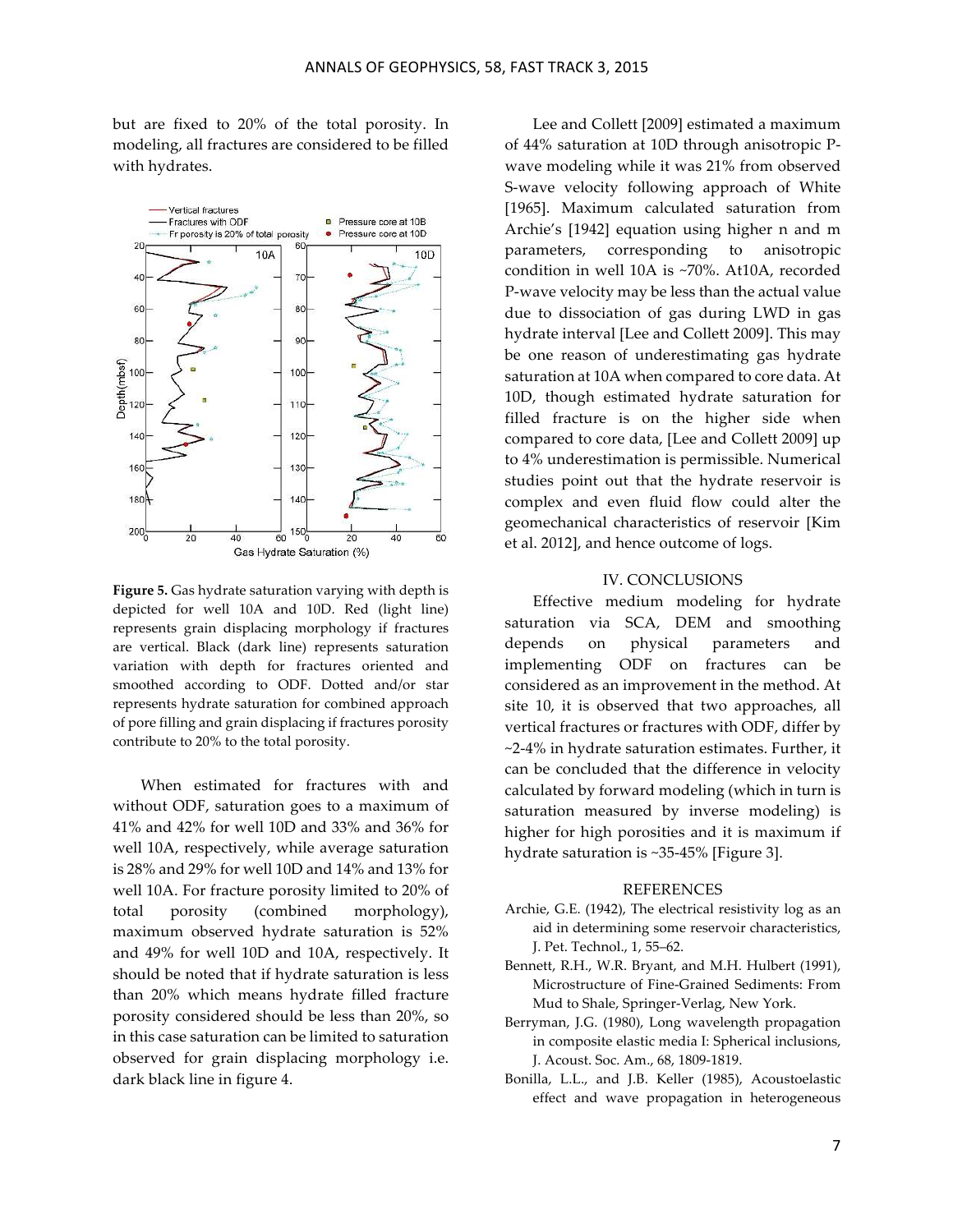weakly anisotropic materials, J. Mech. Phys. Solids, 33, 241–261.

- Chand, S., T.A. Minshull, D. Gei, and J.M. Carcione (2004), Elastic velocity models for gas hydratebearing sediments-a comparison, Geophys. J. Int., 159, 573–590.
- Chand, S., T.A. Minshull, J.A. Priest, A.I. Best, C.R.I. Clayton, and W.F. Waite (2006), An effective medium inversion algorithm for gas hydrate quantification and its application to laboratory and borehole measurements of gas hydratebearing sediments, Geophys. J. Int., 166, 543–552.
- Collett, T.S., M. Riedel, J. Cochran, R. Boswell, J. Presley, P. Kumar, A.V. Sathe, A.K. Sethi, M. Lall, V.K. Sibal, NGHP Expedition 01 Scientists (2008), NGHP Expedition 01 (2006), Initial Reports, Directorate General of Hydrocarbons, Noida and Ministry of Petroleum & Natural Gas, India. 4 volumes.
- Cook, A., and D. Goldberg (2008), Stress and gas hydrate-filled fracture distribution, Krishna-Godavari basin, India, Proceedings, 6th International Conference on Gas Hydrates, Vancouver, B.C., Canada, July 6–10.
- Cook, A.E., B.I. Anderson, A. Malinverno, S. Mrozewski, and D.S. Goldberg (2010), Electrical anisotropy due to gas hydrate-filled fractures, Geophys., 75(6), F173-F185.
- Dvorkin, J., and A. Nur (1993), Rock physics for characterization of gas hydrates: The future of energy gases, USGS Prof. Paper 1570, U.S. Geological Survey, Washington, D. C.
- Ecker, C., J. Dvorkin, and A. Nur (1998), Sediments with gas hydrates: Internal structure from seismic AVO, Geophys., 63, 1659–1669.
- Frisch, U. (1968), Wave propagation in random media, in Probabilistic Methods in Applied Mathematics, vol. 1, edited by A.T. Bharucha-Reid, pp. 75-198, Academic, San Diego, California*.*
- Gei, D., and J.M. Carcione (2003), Acoustic properties of sediments saturated with gas hydrate, free-gas and water, Geophys. Prospect., 51, 141-157.
- Ghosh R., K. Sain, M. Ojha (2010), Effective medium modeling of gas hydrate-filled fractures using the sonic log in the Krishna-Godavari basin, offshore eastern India, J. Geophys. Res, 115, B06101.
- Grechka, V., and I. Tsvankin (2004), Characterization of dipping fractures in a transversely isotropic background, Geophys. Prospect., 52, 1–10.
- Gubernatis, J.E., and J.A. Krumhansl (1975), Macroscopic engineering prop-erties of polycrystalline materials: Elastic properties, J. Appl. Phys., 46, 1875-1833.
- Guerin, G., D. Goldberg, and A. Meltser (1999), Characterization of in situ elastic properties of gas hydrate-bearing sediments on the Blake Ridge, J. Geophys. Res., 104, 17,781–17,795.
- Helgerud, M.B., J. Dvorkin, A. Nur, A. Sakai, and T. Collett (1999), Elastic wave velocity in marine sediments with gas hydrates: Effective medium modeling, Geophys. Res. Lett., 26, 2021-2024.
- Helgerud, M.B., W.F. Waite, S.H. Kirby, and A. Nur (2009), Elastic wave speeds and moduli in polycrystalline ice Ih, sI methane hydrate, and sII methane-ethane hydrate, J. Geophys. Res., 114, B02212.
- Holland, M., P. Schultheiss, J. Roberts, and M. Druce (2008), Observed gas hydrate morphologies in marine sediments, Proceedings, 6<sup>th</sup> International Confe-rence on Gas Hydrates, Vancouver, B.C., Canada, July 6–10.
- Hornby, B.E., L.M. Schwartz, and J. A. Hudson (1994), Anisotropic effective medium modeling of the elastic properties of shales, Geophys., 59, 1570– 1583.
- Hyndman, R.D., and G.D. Spence (1992), A seismic study of methane hydrate marine bottom simulating reflectors, J. Geophys. Res., 97, 6683-6698.
- Jakobsen, M., J.A. Hudson, T.A. Minshull, and S.C. Singh (2000), Elastic properties of hydrate-bearing sediments using effective medium theory, J. Geophys. Res., 105, 561–577.
- Johansen T.A., B.O. Ruud, and M.Jakobsen (2004), Effect of grain scale alignment on seismic anisotropy and reflectivity of shales, Geophys. Prospect., 52, 133-149.
- Kim, J., G. Moridis, D. Yang, and J. Rutqvist (2012), Numerical Studies on Two-Way Coupled Fluid Flow and Geomechanics in Hydrate Deposits, SPE Journal, 17(02), 485-501.
- Kvenvolden, K.A. (1993), Gas hydrates-geological perspective and global change, Rev. Geophys., 31(2), 173-187.
- Kvenvolden, K.A., (1994), Natural Gas Hydrate Occurrence and Issues, Annals of the New York Academy of Sciences. 715(1), 232-242
- Kvenvolden, K.A., (2000), Natural gas hydrate: introduction and history of discovery in Coastal System and Continental Margins, Natural Gas Hydrate in Oceanic and Permafrost Environments, 9-16, ed. Max, M.D., Kluwer Academic Press, Dordrecht.
- Kvenvolden, K.A., and T.D. Lorenson (2001), The global occurrence of natural gas hydrate, in Natural Gas Hydrates: Occurrence, Distribution,